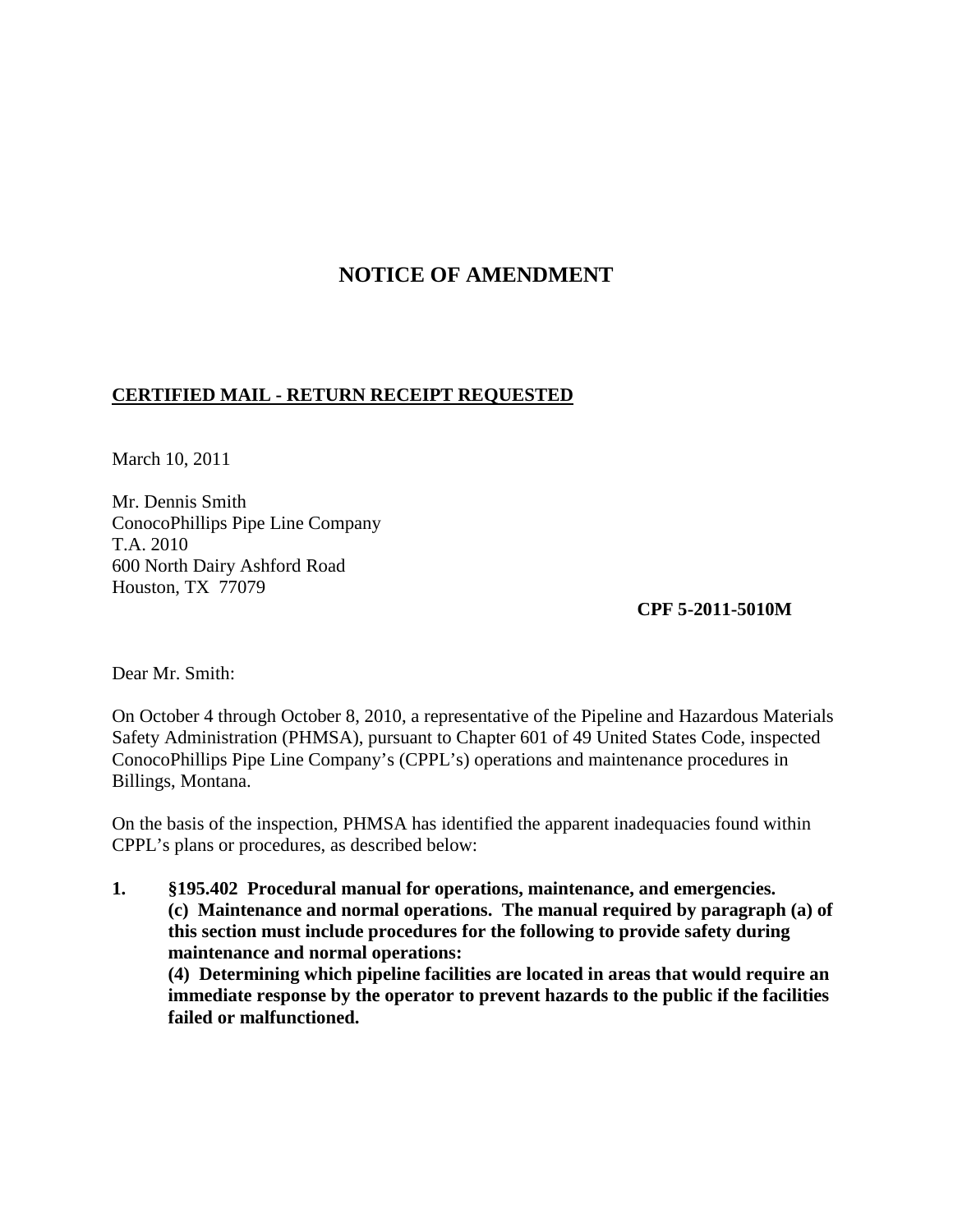CPPL's Pipeline and Terminals Notification process for determining areas that require immediate response was inadequate. At the time of inspection, the Pipeline and Terminal Notification written process was provided to PHMSA in the form of a flowchart which was the basis for CPPL's determination of areas requiring immediate response. The flowchart instructs personnel who discover an incident to call 911; however, there are no instructions for determining under what circumstances a call to 911 would be required or where to direct responders.

**2. §195.402 Procedural manual for operations, maintenance, and emergencies. (c) Maintenance and normal operations. The manual required by paragraph (a) of this section must include procedures for the following to provide safety during maintenance and normal operations: (13) Periodically reviewing the work done by operator to determine the effectiveness of the procedures used in normal operation and maintenance and** 

**taking corrective action where deficiencies are found.**

CPPL's form TSD-0103 did not adequately document the periodic review of work to ensure the effectiveness of O&M procedures. CPPL's previous form MPR-2403 for documenting periodic review of personnel was considered adequate after it was revised to comply with CPF 5-2006- 5016M. However, the new form TSD-0103, which replaced MPR-2403, only documents such periodic reviews of personnel work to determine the effectiveness of normal operations procedures as a pass/fail question. An operator must show that an in-depth review has been performed to determine the adequacy of a procedure and, if found to be inadequate, an operator must make appropriate modifications to procedures.

**3. §195.402 Procedural manual for operations, maintenance, and emergencies. (d) Abnormal operation. The manual required by paragraph (a) of this section must include procedures for the following to provide safety when operating design limits have been exceeded;**

**(5) Periodically reviewing the response of operator personnel to determine the effectiveness of the procedures controlling abnormal operation and taking corrective action where deficiencies are found.**

CPPL's form TSD-0103 did not document the periodic review of responses to abnormal operations to ensure the effectiveness of procedures for controlling abnormal operations. CPPL's previous periodic review of personnel form MPR-2403 was considered adequate after it was revised to comply with CPF 5-2006-5016M. However, the new form TSD-0103, which replaced MPR-2403, does not address periodically reviewing the response of operator personnel to determine the effectiveness of procedures for controlling abnormal operations. An operator must show that some periodic review has been performed to determine the adequacy of responses to control abnormal operations, and an operator must make appropriate modifications to that abnormal operation response procedure if it is determined to be inadequate.